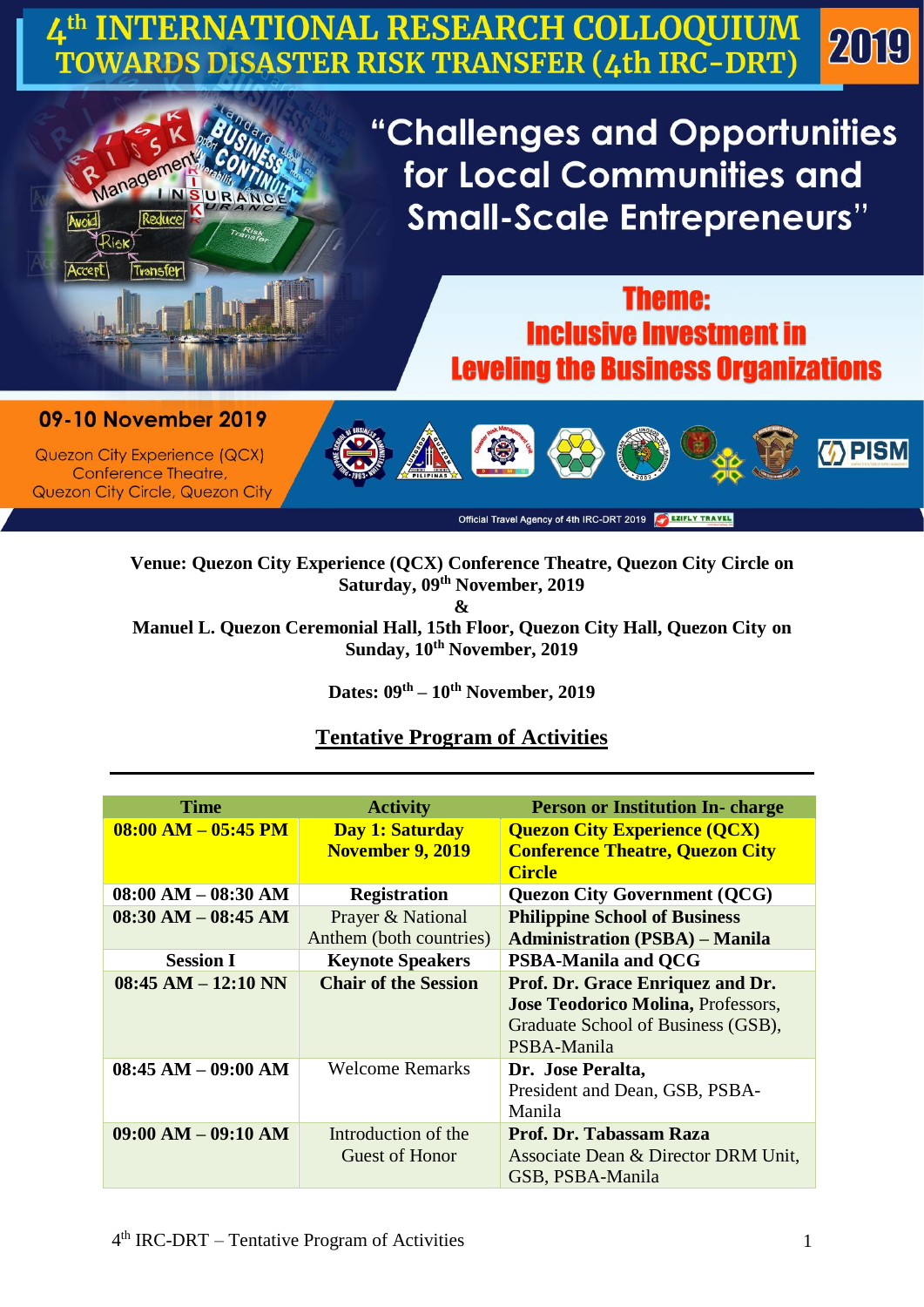| <b>Time</b>                           | <b>Activity</b>                         | <b>Person or Institution In-charge</b>     |
|---------------------------------------|-----------------------------------------|--------------------------------------------|
| $09:10 AM - 09:40 AM$                 | Guest of Honor                          | Hon. Mayor Josefina "Joy"                  |
|                                       |                                         | Belmonte-Alimurung, Mayor of               |
|                                       |                                         | Quezon City                                |
| $09:40 AM - 10:00 AM$                 | Keynote Speaker I                       | Prof. Dr. Farkhanda Manzoor Dugal,         |
|                                       | "Role of Women in                       | Chairperson, Department of Zoology &       |
|                                       | Sustainable                             | Entomology, Lahore College for             |
|                                       | Development in Asia"                    | Women University, Pakistan                 |
| $10:00$ AM $- 10:20$ AM               | <b>Tea Break</b>                        | <b>PSBA-Manila &amp; QCG</b>               |
| $10:20$ AM $- 10:40$ AM               | Keynote Speaker II                      | Mr. Marlon Henson Obligado or              |
|                                       | "OCD-NCR and PSBA                       | <b>Representative, Plans and Planning</b>  |
|                                       | Partnership to meet the                 | Officer, Office of Civil Defense           |
|                                       | Challenges of Local                     |                                            |
|                                       | Communities"                            |                                            |
| $10:40 AM - 11:00 AM$                 | Keynote Speaker III                     | Dr. Antonio Valdez, Dean, Institute of     |
|                                       | "Methodological                         | Graduate Studies, Pamantasan ng            |
|                                       | Approach to Ascertain                   | Lungsod ng Marikina                        |
|                                       | Preservation of Wealth<br>and Continued |                                            |
|                                       | <b>Provision of Committed</b>           |                                            |
|                                       | Services in the                         |                                            |
|                                       | Aftermath of Disaster"                  |                                            |
| $11:00 AM - 11:20 AM$                 | <b>Keynote Speaker IV</b>               | Dr. Hussein Sinsuat Lidasan,               |
|                                       | "Inclusive Investment in                | Professor/Dean, School of Urban and        |
|                                       | National Development"                   | Regional Planning (SURP), University       |
|                                       |                                         | of the Philippines, Diliman                |
| $11:20 AM - 11:40 AM$                 | Keynote Speaker V                       | Dr. Indrajit Pal, Assistant Professor      |
|                                       | "Disaster Resilience                    | and Chair, Disaster Preparedness,          |
|                                       | and Multidisciplinary                   | Mitigation, and Management (DPMM),         |
|                                       | <b>Higher Education</b>                 | Asian Institute of Technology, Thailand    |
|                                       | Network"                                |                                            |
| $11:40 AM - 12:00 NN$                 | Keynote Speaker VI                      | Mr. Karl Michael Marasigan, Head,          |
|                                       | "Micro-financing                        | <b>Quezon City Disaster Risk Reduction</b> |
|                                       | towards Risk Transfer:                  | and Management Office, Quezon City,        |
|                                       | Case of Quezon City"                    | & GSB, DBA Program, PSBA-Manila            |
| $12:00 \text{ NN} - 12:10 \text{ PM}$ | Question & Answer                       | Dr. Grace Enriquez &                       |
|                                       |                                         | Dr. Jose Teodorico Molina                  |
| $12:10 AM - 12:20 PM$                 | Group Photo and                         | <b>PSBA-Manila and QCG</b>                 |
|                                       | <b>Distribution of Plaque</b>           |                                            |
|                                       | of Appreciation                         |                                            |
| $12:20$ PM $-01:20$ PM                | <b>Lunch for Guests</b>                 | <b>PSBA-Manila and QCG</b>                 |
| <b>Session II</b>                     | <b>Resource Speakers</b>                | <b>PSBA-Manila and QCG</b>                 |
| $01:20$ PM $-02:45$ PM                | <b>Chair of the Session</b>             | Dr. Celso Mendoza, Professorial            |
|                                       |                                         | Lecturer, Institute of Graduate Studies,   |
|                                       |                                         | Pamantasan ng Lungsod ng Marikina          |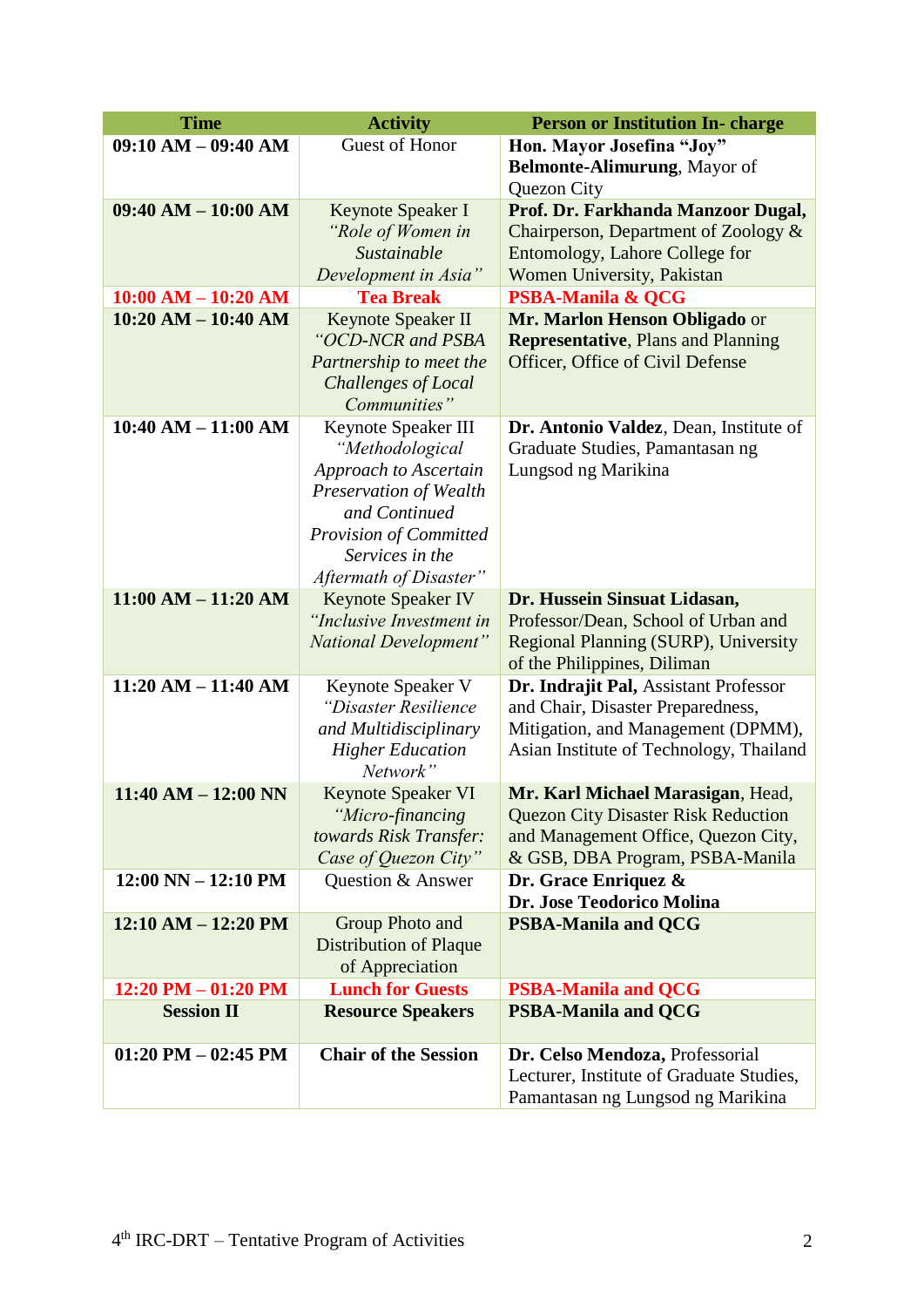| <b>Time</b>            | <b>Activity</b>                                     | <b>Person or Institution In- charge</b>                                       |
|------------------------|-----------------------------------------------------|-------------------------------------------------------------------------------|
| $01:20$ PM $-01:35$ PM | Chair's Perspective as a                            | Dr. Celso Mendoza                                                             |
|                        | <b>Resource Speaker</b>                             |                                                                               |
|                        | "Investment Portfolio                               |                                                                               |
|                        | <b>Management: Business</b>                         |                                                                               |
|                        | Continuity"                                         |                                                                               |
| $01:35$ PM $-01:50$ PM | <b>Resource Speaker</b><br>"Natural Resource        | Dr. Elias Sampa, Director, Curriculum<br>& Programs, Australian International |
|                        | Management: An                                      | School                                                                        |
|                        | Outcome-Impact                                      |                                                                               |
|                        | <b>Orientation Framework</b>                        |                                                                               |
|                        | for Disaster Risk                                   |                                                                               |
|                        | Management"                                         |                                                                               |
| $01:50$ PM $-02:05$ PM | <b>Resource Speaker</b>                             | Atty. Violeta Seva, General Secretary,                                        |
|                        | <b>Title TBA</b>                                    | Earthquake and Megacities Inc.                                                |
| $02:05$ PM $-02:20$ PM | <b>Resource Speaker</b>                             | Dr. Noriyuki Segawa, Professor,                                               |
|                        | "Challenges and                                     | Faculty of International Studies, Kindai                                      |
|                        | Prospects of Human                                  | University, Japan                                                             |
|                        | <b>Resource Development</b>                         |                                                                               |
|                        | in Pacific Island<br><b>Countries: Perspectives</b> |                                                                               |
|                        | of Developmental                                    |                                                                               |
|                        | <b>Economy and Political</b>                        |                                                                               |
|                        | Science"                                            |                                                                               |
| $02:20$ PM $-02:35$ PM | <b>Resource Speaker</b>                             | <b>TBA</b>                                                                    |
|                        | <b>Title TBA</b>                                    |                                                                               |
| $02:35$ PM $-02:45$ PM | Question & Answer                                   | Dr. Celso Mendoza                                                             |
| <b>Session III</b>     | <b>UP-SURP</b> and                                  | <b>PSBA-Manila and QCG</b>                                                    |
|                        | <b>International</b>                                |                                                                               |
|                        | <b>Participants</b>                                 |                                                                               |
| $02:30$ PM $-03:55$ PM | <b>Chair of the Session</b>                         | Dr. Jun Castro, Professor, School of                                          |
|                        |                                                     | Urban and Regional Planning,<br>University of the Philippines, Diliman        |
| $02:30$ PM $-02:45$ PM | Presentation 1                                      | Prof. Michelle Acuavera, GSB, DBA                                             |
|                        | "Innovation                                         | Program, PSBA-Manila                                                          |
|                        | Management"                                         |                                                                               |
| $02:45$ PM $-03:00$ PM | Presentation 2                                      | Mr. Amer Hussain, Panasonic                                                   |
|                        | "Role of Technology in                              | Marketing, Dubai, UAE                                                         |
|                        | <b>Business Continuity"</b>                         |                                                                               |
| $03:00$ PM $-03:15$ PM | Presentation 3                                      | Mr. John Anthony Rosales, Research                                            |
|                        | "A Study on Integration                             | Methodology Class, GSB, PSBA-                                                 |
|                        | of Child-Centered                                   | Manila                                                                        |
|                        | Programs into Quezon                                |                                                                               |
|                        | <b>City Disaster Risk</b><br>Reduction and          |                                                                               |
|                        | Management Plan"                                    |                                                                               |
|                        |                                                     |                                                                               |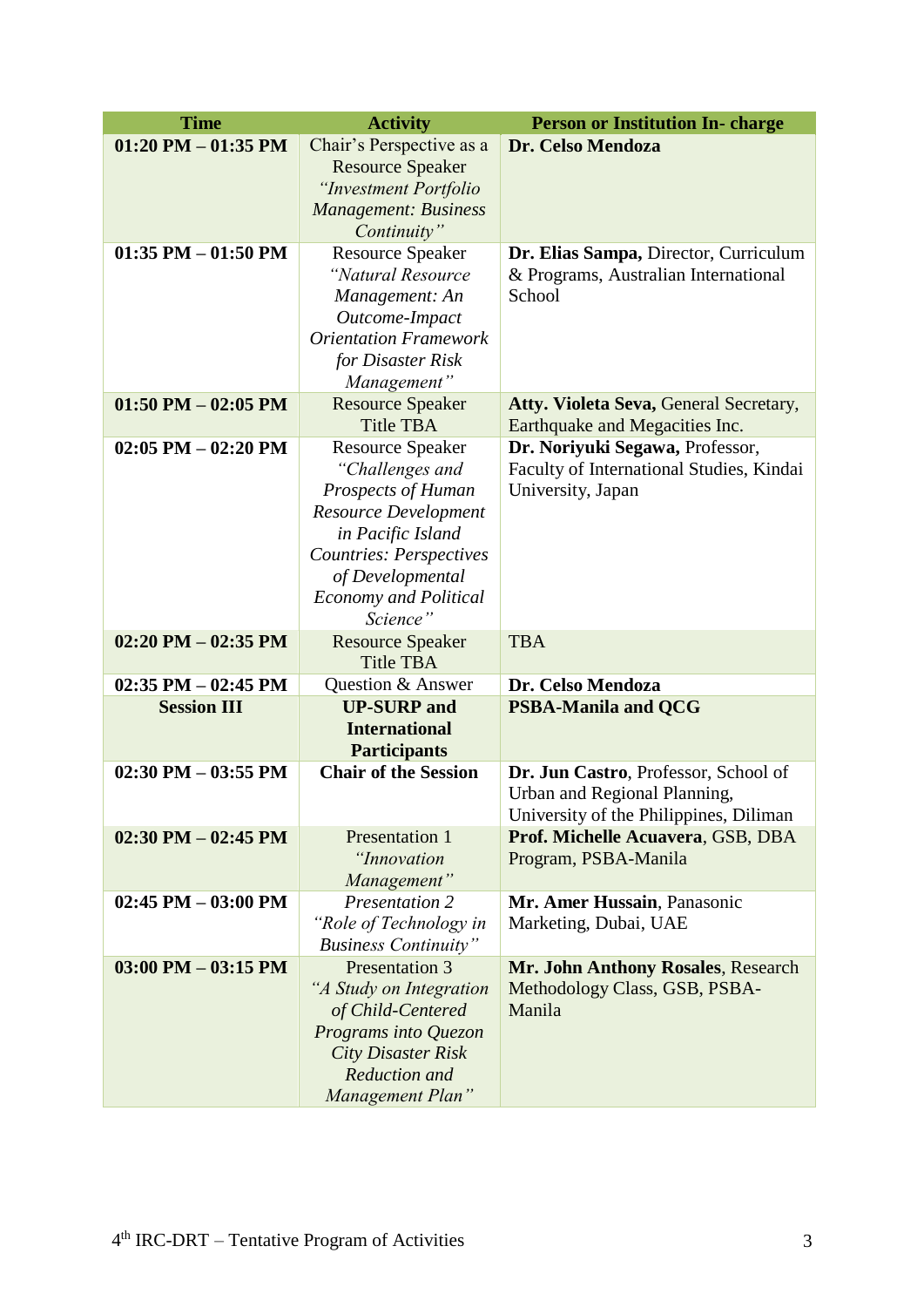| <b>Time</b>             | <b>Activity</b>                                | <b>Person or Institution In- charge</b>                      |
|-------------------------|------------------------------------------------|--------------------------------------------------------------|
| $03:15$ PM $-03:25$ PM  | Presentation 4                                 | Mr. Hieu Trong Nguyen, SPRING,                               |
|                         | "Successful Criteria and                       | UP-SURP, Diliman, Quezon City                                |
|                         | <b>Factors Framework</b>                       |                                                              |
|                         | Assessment for                                 |                                                              |
|                         | sustainable Ho Chi                             |                                                              |
|                         | Minh Smart City                                |                                                              |
|                         | scheme"                                        |                                                              |
| $03:25$ PM $-03:40$ PM  | Presentation 5                                 | Prof. Benjamin Macapagal,                                    |
|                         | "Impact of Republic Act                        | Dissertation, GSB, DBA Program,                              |
|                         | 11032 on Micro, Small,                         | PSBA-Manila                                                  |
|                         | <b>Meduim Enterprises</b>                      |                                                              |
|                         | (MSMEs) from Selected                          |                                                              |
|                         | Cities in Metro-Manila:                        |                                                              |
|                         | A Model for Diesel                             |                                                              |
|                         | <b>Calibration Services of</b>                 |                                                              |
| $03:40$ PM $-03:50$ PM  | MSME <sub>s</sub> "<br>Presentation 6          |                                                              |
|                         |                                                | Mr. Berardo Duque, SPRING, UP-<br>SURP, Diliman, Quezon City |
|                         | "Identifying Spatial<br>Patterns of Food Waste |                                                              |
|                         | Production and                                 |                                                              |
|                         | Consumption in Quezon                          |                                                              |
|                         | $City$ – The Philippines"                      |                                                              |
| $03:50$ PM $- 04:00$ PM | <b>Question &amp; Answer</b>                   | Dr. Jun Castro                                               |
| $04:00$ PM $- 04:15$ PM | <b>Tea Break</b>                               | <b>PSBA-Manila and QCG</b>                                   |
| <b>Session IV</b>       | <b>PSBA GSB</b>                                | PSBA-Manila and QCG                                          |
| $04:15$ PM $-05:35$ PM  | <b>Chair of the Session</b>                    | Dr. Kristoffer Berse, Director for                           |
|                         |                                                | Research and Creative Work,                                  |
|                         |                                                | University of the Philippines Resilience                     |
|                         |                                                | Institute & Asst. Professor, University                      |
|                         |                                                | of the Philippines National College of                       |
|                         |                                                | <b>Public Administration and Governance</b>                  |
| 04:15 PM $-$ 04:25 PM   | Chair's Perspective as a                       | <b>Dr. Kristoffer Berse</b>                                  |
|                         | <b>Resource Speaker</b>                        |                                                              |
|                         | "Beyond DRR: The                               |                                                              |
|                         | <b>Business Case for</b>                       |                                                              |
|                         | <b>Inclusive Resilience"</b>                   |                                                              |
| $04:25$ PM $-04:35$ PM  | Presentation 1                                 | Mr. Taimur Karim, GSB, DBA                                   |
|                         | "Creative and                                  | Program, PSBA-Manila                                         |
|                         | <b>Innovative Management</b>                   |                                                              |
|                         | towards Inclusive                              |                                                              |
|                         | Investment"                                    |                                                              |
| $04:35$ PM $-04:45$ PM  | Presentation 2                                 | Ms. Rechelle Oandasan, Research                              |
|                         | "An Analysis on the<br>Inclusiveness of        | Methodology Class, PSBA-Manila                               |
|                         | <b>Disaster Risk Reduction</b>                 |                                                              |
|                         | and Management                                 |                                                              |
|                         | Programs of Quezon                             |                                                              |
|                         | <b>City for Persons with</b>                   |                                                              |
|                         | Disability"                                    |                                                              |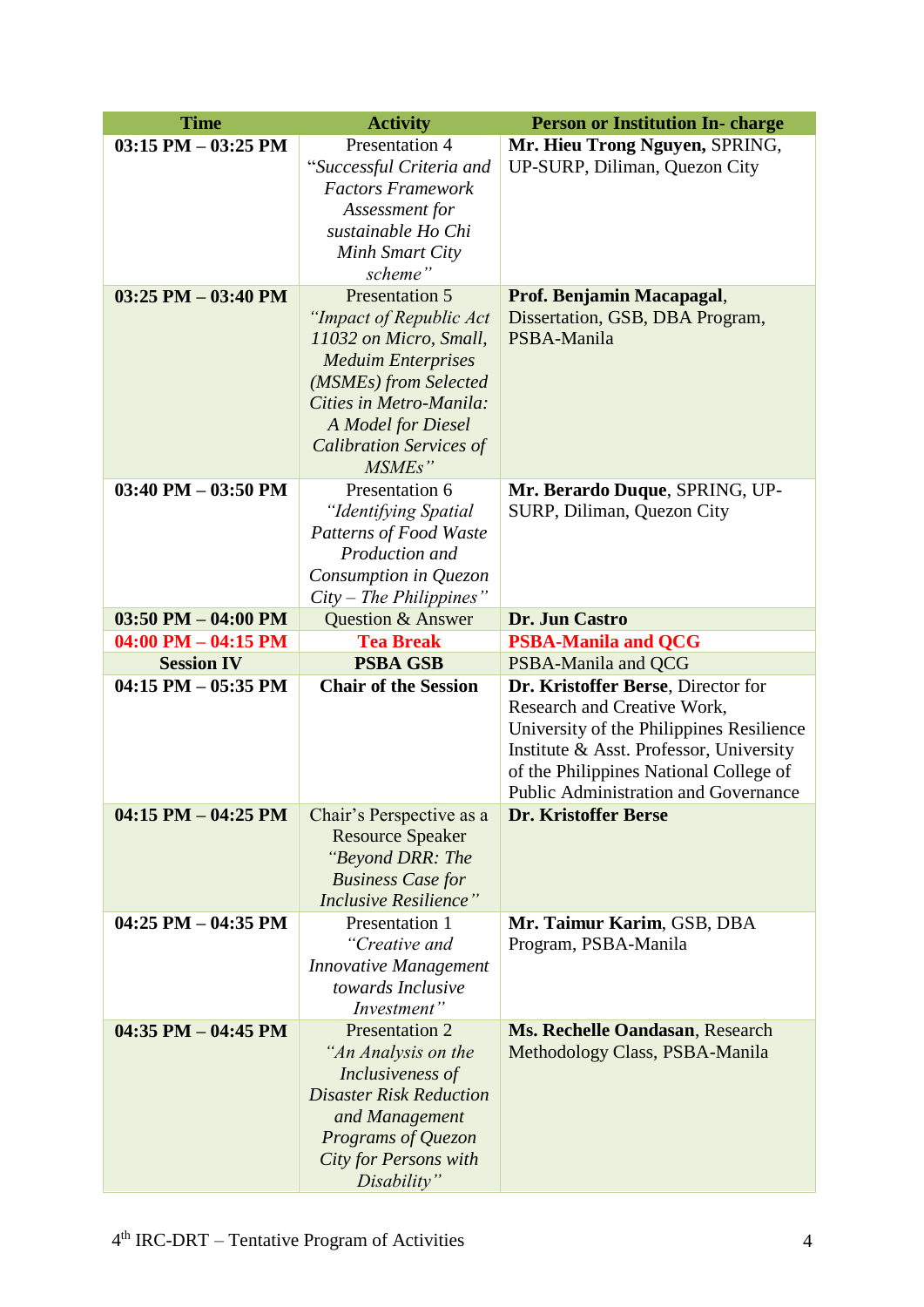| <b>Time</b>             | <b>Activity</b>              | <b>Person or Institution In- charge</b>          |
|-------------------------|------------------------------|--------------------------------------------------|
| $04:45$ PM $- 04:55$ PM | Presentation 3               | Mr. Paul Gerard Adaya, Research                  |
|                         | "The Disaster                | Methodology Class, PSBA-Manila                   |
|                         | Preparedness of Nurses       |                                                  |
|                         | at Quezon City General       |                                                  |
|                         | <b>Hospital and Medical</b>  |                                                  |
|                         | Center"                      |                                                  |
| $04:55$ PM $-05:05$ PM  | Presentation 4               | Mr. Rouel Agpawa, Research                       |
|                         | "Urban Governance            | Methodology Class, PSBA-Manila                   |
|                         | and Environmental            |                                                  |
|                         | Economics as                 |                                                  |
|                         | Transformative               |                                                  |
|                         | <b>Investment Toward</b>     |                                                  |
|                         | Sustainable                  |                                                  |
|                         | Development and              |                                                  |
|                         | Disaster-Resilient           |                                                  |
|                         | Quezon City"                 |                                                  |
| $05:05$ PM $-05:15$ PM  | Presentation 5               | Prof. Federico Figueroa Jr.,                     |
|                         | "Operational Viability       | Dissertation, GSB, PSBA-Manila                   |
|                         | of On-Grid Solar             |                                                  |
|                         | Photovoltaic (PV)            |                                                  |
|                         | System for KFC               |                                                  |
|                         | Philippines Cold             |                                                  |
|                         | Storage: A Sustainable       |                                                  |
|                         | <b>Natural Energy</b>        |                                                  |
|                         | Solution"                    |                                                  |
| $05:15$ PM $- 05:25$ PM | Presentation 6               | Ms. Rosario Corazon Arzaga,                      |
|                         | "The Impact of               | Dissertation, GSB, PSBA-Manila                   |
|                         | <b>Compliant Working</b>     |                                                  |
|                         | <b>Capital Management</b>    |                                                  |
|                         | <b>Practices to Business</b> |                                                  |
|                         | Sustainability of Small-     |                                                  |
|                         | <b>Medium Enterprises in</b> |                                                  |
|                         | San Fernando City, La        |                                                  |
|                         | Union"                       |                                                  |
| $05:25$ PM $-05:35$ PM  | Question & Answer            | Dr. Kristoffer Berse                             |
| $05:35$ PM $-05:45$ PM  | Day 1 Synopsis               | Dr. Tabassam Raza                                |
| $08:00 AM - 04:30 PM$   | Day 2: Sunday,               | <b>Manuel L. Quezon Ceremonial Hall,</b>         |
|                         | <b>November 10, 2019</b>     | 15 <sup>th</sup> Floor, Quezon City Hall, Quezon |
|                         |                              | <b>City</b>                                      |
| $08:00 AM - 08:30 AM$   | <b>Registration</b>          | <b>QCG</b>                                       |
| $08:30 AM - 08:40 AM$   | Prayer & National            | <b>PSBA-Manila</b>                               |
|                         | Anthem (both                 |                                                  |
|                         | countries)                   |                                                  |
| <b>Session V</b>        | <b>Keynote Speakers</b>      | <b>PSBA-Manila and QCG</b>                       |
|                         |                              |                                                  |
| $08:40 AM - 09:00 AM$   | <b>Guest of Honor</b>        | Hon. Michael Victor Alimurung, City              |
|                         |                              | Administrator, Quezon City, Philippines          |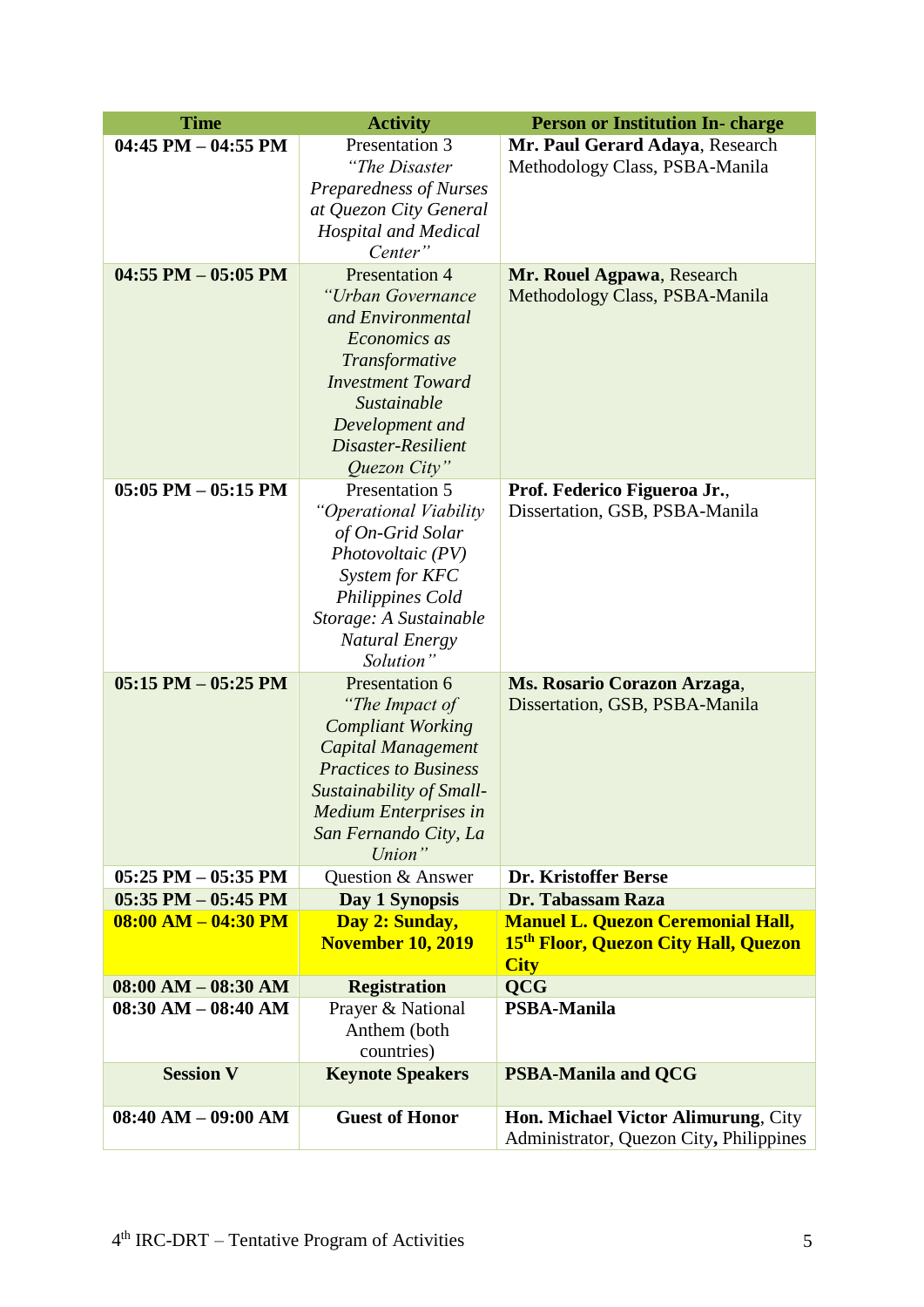| <b>Time</b>           | <b>Activity</b>                                    | <b>Person or Institution In- charge</b>                                     |
|-----------------------|----------------------------------------------------|-----------------------------------------------------------------------------|
| $09:00 AM - 10:00 AM$ | <b>Chair of the Session</b>                        | Dr. Indrajit Pal, Assistant Professor<br>and Chair, Disaster Preparedness,  |
|                       |                                                    | Mitigation, and Management (DPMM),                                          |
|                       |                                                    | Asian Institute of Technology, Thailand                                     |
| $09:00 AM - 09:15 AM$ | Keynote Speaker                                    | Mr. Nisar Ahmed, Project                                                    |
|                       | "Provincial                                        | Coordinator, Project Implementation                                         |
|                       | Government Policy on<br><b>Business Continuity</b> | Unit, Provincial Disaster Management<br>Authority, Lahore, Pakistan         |
|                       | towards DRM and                                    |                                                                             |
|                       | CCA''                                              |                                                                             |
| $09:15 AM - 09:30 AM$ | <b>Keynote Speaker</b>                             | Mr. Karl Michael Marasigan, Head,                                           |
|                       | "Philosophy in                                     | <b>Quezon City Disaster Risk Reduction</b>                                  |
|                       | <b>Creating Command</b>                            | and Management Office, Quezon City                                          |
|                       | Control System of                                  | & GSB, DBA Program, PSBA-Manila                                             |
| $09:15 AM - 09:30 AM$ | DRRMO"<br>Keynote Speaker                          | <b>Representative from Philippine</b>                                       |
|                       | "Partnership of PISM                               | <b>Institute for Supply Management</b>                                      |
|                       | and PSBA for Inclusive                             | (PISM)                                                                      |
|                       | <b>Business Education"</b>                         |                                                                             |
| $09:30 AM - 09:45 AM$ | <b>Resource Speaker</b>                            | Mr. Azhar Khan, Chairman, /                                                 |
|                       | "Nursing                                           | Dr. Jay Sinnah Thambyiah, President,                                        |
|                       | Transformation                                     | Zharbiz International, Inc.                                                 |
|                       | Program"                                           |                                                                             |
| $09:45 AM - 09:55 AM$ | <b>Question and Answer</b>                         | Dr. Indrajit Pal                                                            |
| $09:55 AM - 10:10 AM$ | <b>Tea Break &amp; Group</b><br><b>Photo</b>       | <b>PSBA-Manila and QCG</b>                                                  |
| <b>Session VI</b>     | <b>Investment</b> in                               | PSBA-Manila and QCG                                                         |
|                       | <b>Leveling the Business</b>                       |                                                                             |
|                       | <b>Organizations</b>                               |                                                                             |
| $10:10 AM - 11:30 AM$ | <b>Chair of the Session</b>                        | Dr. Iftekhar Ahmed, Senior Lecturer,                                        |
|                       |                                                    | School of Architecture and Built<br>Environment, University of Newcastle,   |
|                       |                                                    | Australia                                                                   |
| 10:10 AM -10:35 AM    | <b>Chair's Perspective as</b>                      | Dr. Iftekhar Ahmed                                                          |
|                       | a Resource Speaker<br>"A Multiple-Lens             |                                                                             |
|                       | Perspective on Disaster                            |                                                                             |
|                       | Strands in the Asia-                               |                                                                             |
|                       | Pacific"                                           |                                                                             |
| 10:35 AM -10:50 AM    | <b>Presentation 1</b>                              | Ms. Nathalie April Dela Cruz,                                               |
|                       | "Disaster Risk                                     | Mr. Rainheardth Laureta,                                                    |
|                       | Reduction (DRR) and                                | Mr. John Anthony Rosales, &                                                 |
|                       | Climate Change<br>Adaptation (CCA) for             | Ms. Sheila Johana Simbulan, Disaster<br>Risk Management 2 Class, Philippine |
|                       | Micro, Small, Medium                               | <b>School of Business Administration</b>                                    |
|                       | Enterprises (MSMEs):                               |                                                                             |
|                       | A Micro-financing                                  |                                                                             |
|                       | Strategy in the                                    |                                                                             |
|                       | Philippines"                                       |                                                                             |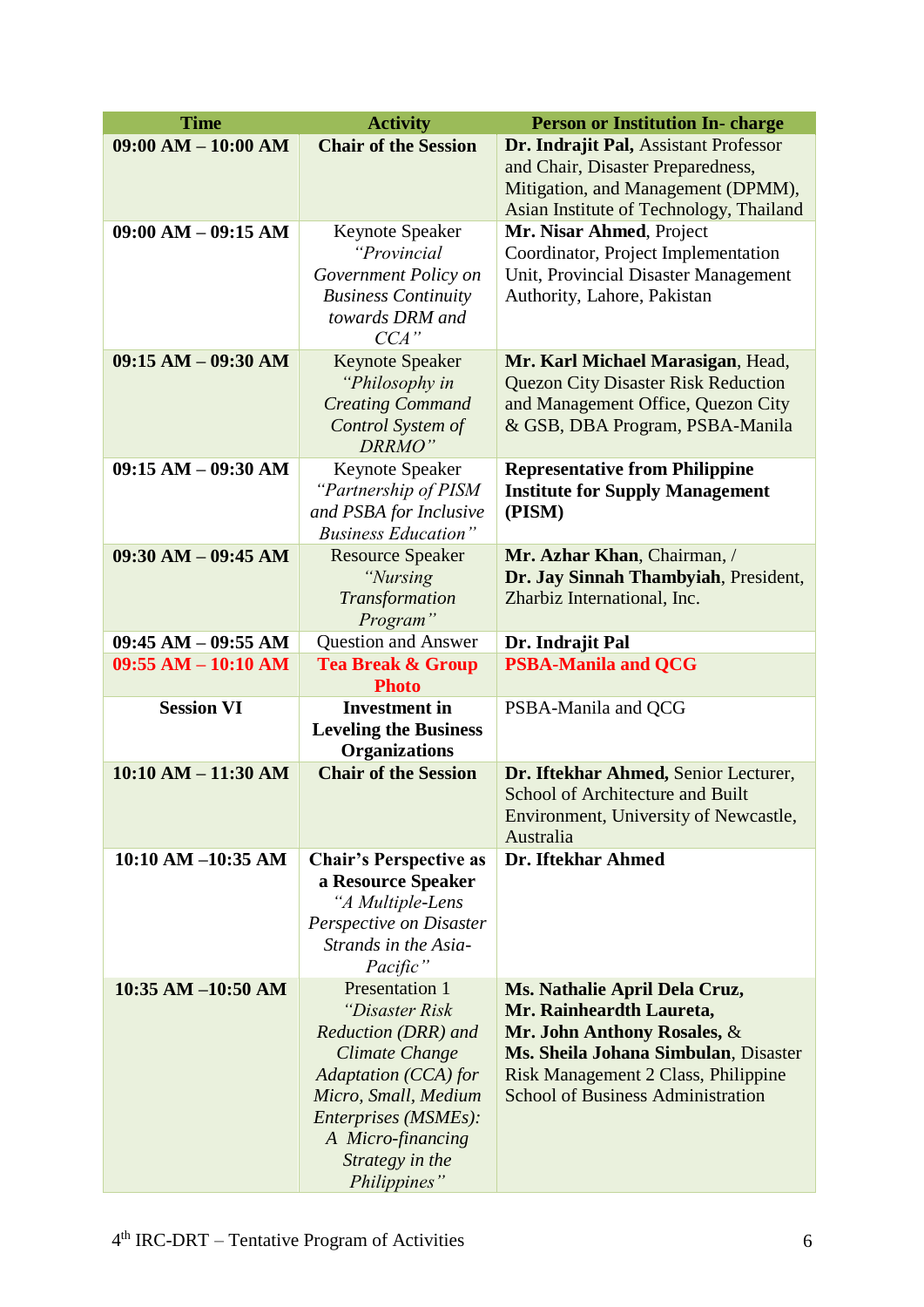| <b>Time</b>                           | <b>Activity</b>                                   | <b>Person or Institution In- charge</b>    |
|---------------------------------------|---------------------------------------------------|--------------------------------------------|
| $10:50$ AM $-11:05$ AM                | Presentation 2                                    | Mr. Ashley Macalalad,                      |
|                                       | "Disaster Risk                                    | Mr. Paul Gerard Adaya,                     |
|                                       | <b>Reduction Through</b>                          | Mr. Joey Ruazol, &                         |
|                                       | <b>Innovative Financial</b>                       | Ms. M. J. Caballeda, Disaster Risk         |
|                                       | Tools in the                                      | Management 2 Class, Philippine School      |
|                                       | Philippines"                                      | of Business Administration                 |
| $11:05$ AM $-11:20$ AM                | Presentation 3                                    | Mr. Phillip Pandan,                        |
|                                       | "Homeowners                                       | Mr. Rouel Agpawa,                          |
|                                       | <b>Constraints in Adapting</b>                    | Ms. Arlyn Reyes, &                         |
|                                       | Disaster Insurance:                               | Ms. Leceneri Formento, Disaster Risk       |
|                                       | Candaba, Pampanga"                                | Management 2 Class, Philippine School      |
|                                       |                                                   | of Business Administration                 |
| $11:20 AM - 11:35 AM$                 | Presentation 4                                    | <b>TBA</b>                                 |
| $11:35$ AM $-11:45$ AM                | <b>Question and Answer</b>                        | <b>Dr. Iftekhar Ahmed</b>                  |
| $11:45 AM - 12:00 NN$                 | Group Photo and                                   | PSBA-Manila and QCG                        |
|                                       | Distribution of Plaque                            |                                            |
|                                       | of Appreciation                                   |                                            |
| $12:00 \text{ NN} - 01:00 \text{ PM}$ | Lunch                                             | <b>PSBA-Manila and QCG</b>                 |
| <b>Session VII</b>                    | <b>Small and Medium</b>                           | PSBA-Manila and QCG                        |
|                                       | <b>Scale Enterprises</b>                          |                                            |
| $01:00$ PM $-02:10$ PM                | <b>Chair of the Session</b>                       | Prof. Abdul Ghafoor, Chief Executive       |
|                                       |                                                   | Officer, Mangroove Services, LLC,<br>Dubai |
| 01:00 PM $-$ 01:15 PM                 |                                                   | Dr. Aleli Bawagan, Office of the Vice      |
|                                       | <b>Resource Speaker</b><br>"Disaster Preparedness | <b>Chancellor</b> for Research and         |
|                                       | and Business Continuity                           | Development, University of the             |
|                                       | Planning program of                               | Philippines, Diliman                       |
|                                       | <b>ISSI for MSMEs</b> "                           |                                            |
| $01:15$ PM $-01:30$ PM                | <b>Presentation 1</b>                             | Mr. Taimur Karim, GSB, DBA                 |
|                                       | "Philosophy and                                   | Program, PSBA-Manila                       |
|                                       | <b>Implication of Business</b>                    |                                            |
|                                       | <b>Continuity During</b>                          |                                            |
|                                       | Emergencies"                                      |                                            |
| $01:30$ PM $-01:35$ PM                | Presentation 2                                    | <b>Ms. Ana Beatriz Nestlehner Cardoso</b>  |
|                                       | "Child-centered Urban                             | de Almeida, SPRING Program, UP-            |
|                                       | Planning Approach for                             | SURP, Diliman, Quezon City                 |
|                                       | an Emerging                                       |                                            |
|                                       | City/Municipality in the                          |                                            |
|                                       | Philippines: A Strategy                           |                                            |
|                                       | towards Local                                     |                                            |
|                                       | Sustainable                                       |                                            |
|                                       | Development"                                      |                                            |